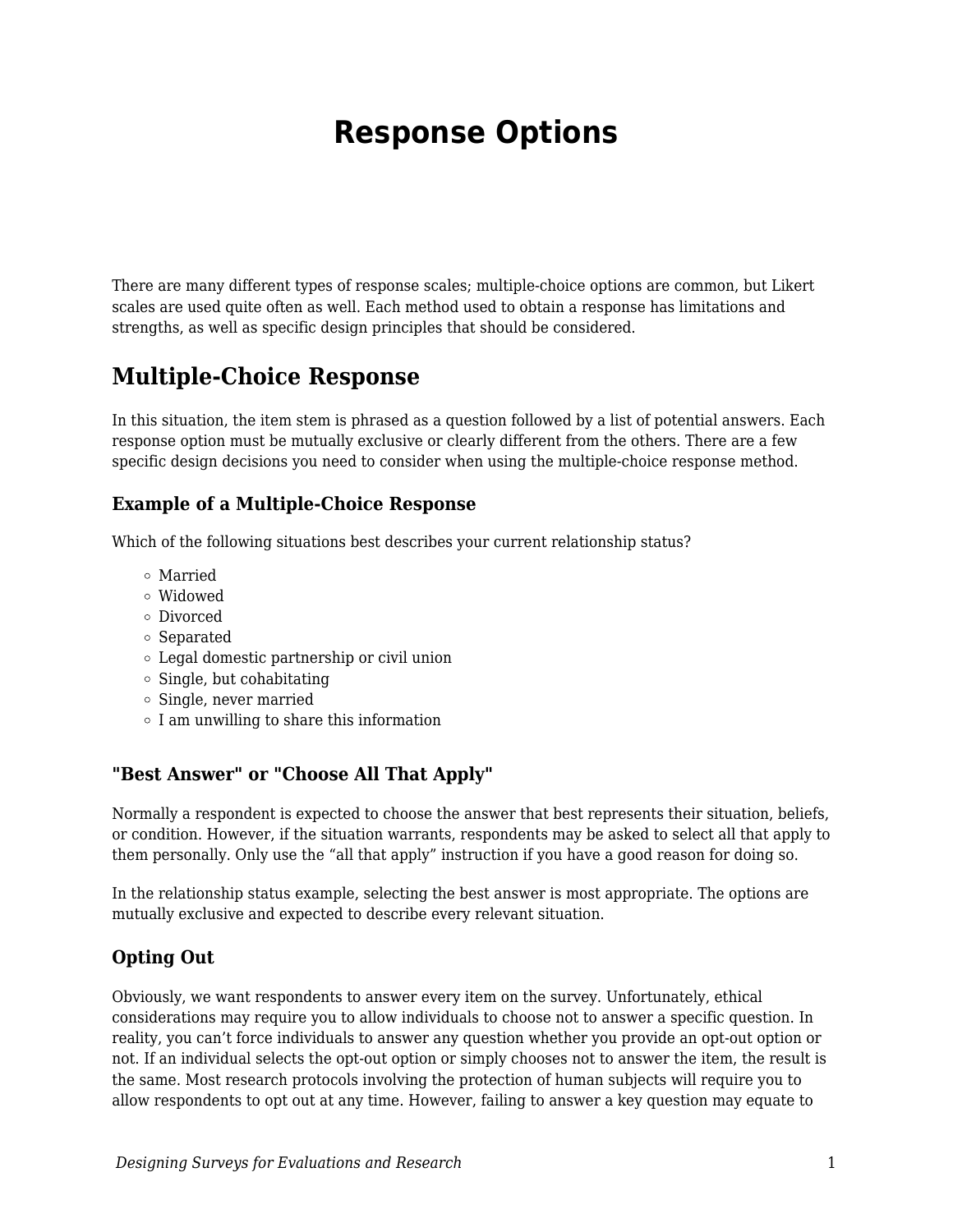refusing to take the survey, even if a respondent answers all the other questions. If the item was to be used as a disaggregation or branching variable, you should require respondents to answer the question (noting that respondents should still be allowed to opt out if they choose). If this is the case, you might not be able to use any of the respondent's data if they don't answer key questions.

Consider the relationship status item. This item most likely would be included in a survey to provide a basic description of respondent demographics. If this were the case, an individual's failure to respond may not be a problem. Providing respondents with an opt-out option for this item protects the individual's rights. However, if the results were intended to be disaggregated based on the relationship status, failure to answer the item would make the respondent's data unusable. This would be even more problematic if large numbers failed to answer or the response refusal had a systematic pattern. Similarly, if the information was to be used as a branching variable (so you could ask group-specific items), failure to capture this information would render this design feature inoperable.

## **Number of Options (Option Specificity)**

In most cases when using a multiple-choice response method, you want to provide a list of all reasonable responses, but not always. In the relationship status example, the number of possible responses will depend on the various mutually exclusive relationship situations possible. However, the degree to which specific details are required should be determined by the research purposes. You may only need to know if the person is single (never married) or something else. If this were the case, and you had no plans to use the more detailed information, you may only need two response options. In a multiple response scale, the researcher either attempts to make the list of options exhaustive, or they will need to allow "other" responses. However, If the list gets too long, there is the potential for fatigue and option order affect bias.

### **Allowing "Other" Responses**

When using the multiple-choice response method, the use of an option allowing respondents to write in another response has its advantages but also has limitations when it comes to reporting, interpreting, and drawing conclusions. The "other" option is used when the researcher is unsure whether or not they have an exhaustive list of possible answers. It should be noted that obtaining a comprehensive set of responses should have been obtained in the pilot testing phase of the instrument, which would reduce the need for allowing other responses.

To create a comprehensive list of possible answers, you might simply create a list using your own logic. For example, in the relationship status example it is very likely that you could logically determine each possible situation. However, this is not always the case. Consider a situation where you were looking for respondents' reasons for doing something. In the pilot testing phase, you might include an open-ended question asking potential respondents to state their reasons. Responses would then be coded and categorized. A comprehensive list of the most common reasons might then be obtained. This would be the basis for the list of answers you use in the final version of the survey. In this situation, you may still wish to allow for other responses. However, you would need to clean the data afterwards by reviewing each response not already listed. This is done by reading each additional response and deciding whether the response is novel (something you hadn't thought of), irrelevant/unrelated (the equivalent to a non-answer), or just a different way of saying what was already in the list of options (in which case the response should be recoded).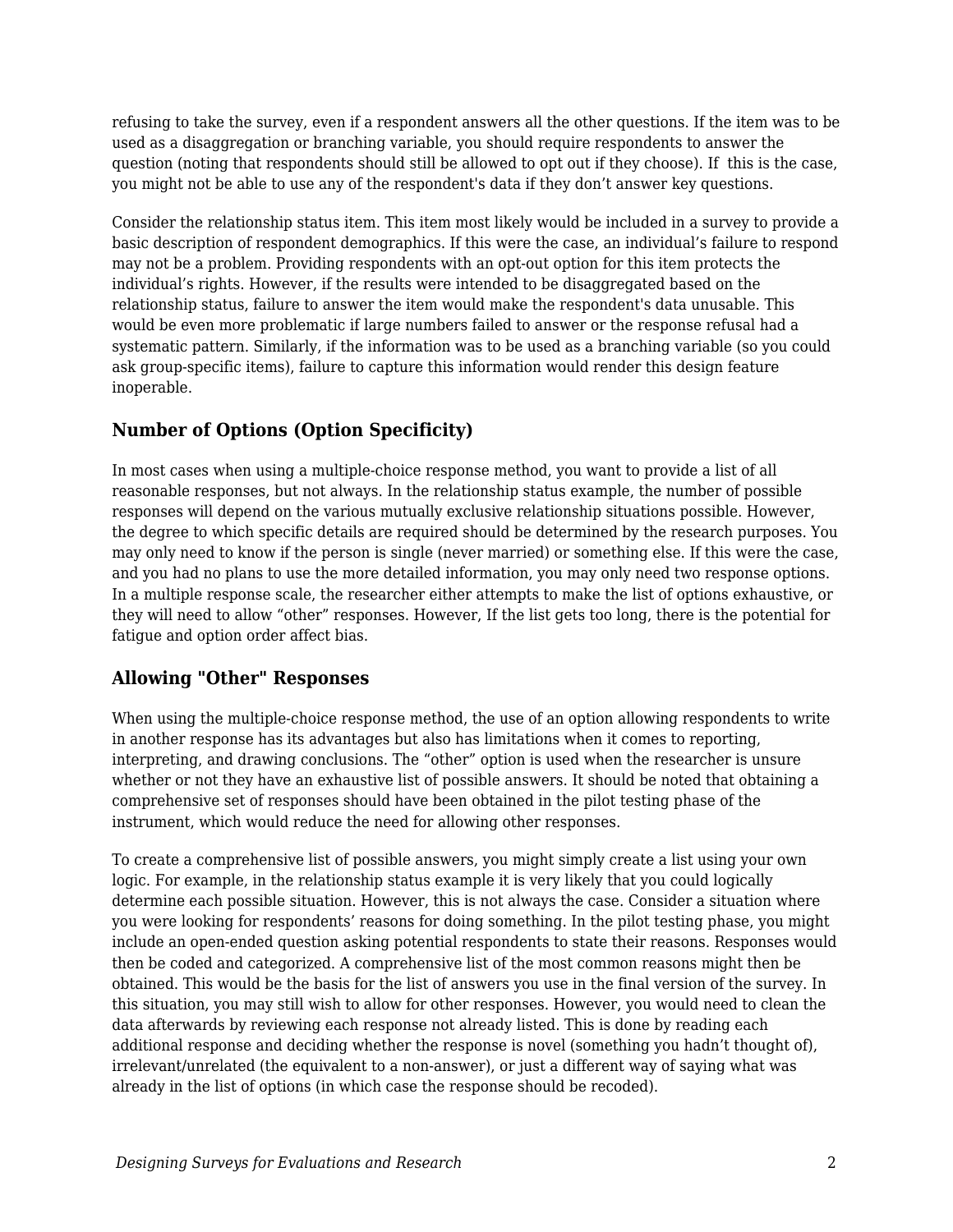If the additional response is both new and meaningful, future versions of the survey should be updated to include this answer. However, the interpretation and reporting of the result you obtained with the incomplete set of response options would be difficult. If you report that one person provided an "other" response (a factual statement) you may be underreporting the importance or significance of the answer based on the frequency or prominence of the response. Had others been presented with the option, they may have also selected it as a response. This is an issue because we, as researchers, just don't know.

# **Likert-Type Response Scales**

A Likert response scale is most appropriate when the item stem is a statement. Likert response scales are typically used when designing a scale rather than a questionnaire but are also used in questionnaires. The Likert response scale is meant to capture the strength of an individual's agreement or belief. An adaptation of the Likert scale is often used to group individuals based on some numerical amount (e.g., income or age grouping). Response options in a Likert scale need to be ordinal in nature and mutually exclusive; multiple-choice response options need only be mutually exclusive. There are a few design decisions you need to consider when using this specific type of response scale.

#### **Examples of Items Using a Likert Response Scale**

Police salaries are quite low.

- Strongly Agree
- Agree
- Disagree
- Strongly Disagree
- I don't know or have no opinion

About how much time (in hours) do you typically spend TEXTING each day?

- $\circ$  None (0, I don't text)
- Less than 1 hour (but not zero)
- 1 to 2 hours
- 3 to 4 hours
- 5 hours or more

#### **Ordinality and Mutual Exclusivity**

This was mentioned previously but is important enough to explain further. A characteristic of ordinal data is that each point on the continuum represents a measurable increase in the amount or magnitude relative to the previous value on the scale and is some amount less than the next value on the scale. However, unlike interval-level data, the difference in the amount between each point on the scale is not neccesarily consistent (i.e., equidistant). For both ordinal and interval-level data, each point must be separate and distinct (mutually exclusive with no overlaps). In the texting example, if you provided the options "1 to 2" and "2 to 3," the options would not meet the mutually exclusive requirement because respondents with exactly two hours could select both answers. Likewise, the following set of response options intended to capture the amount of time spent on an activity does not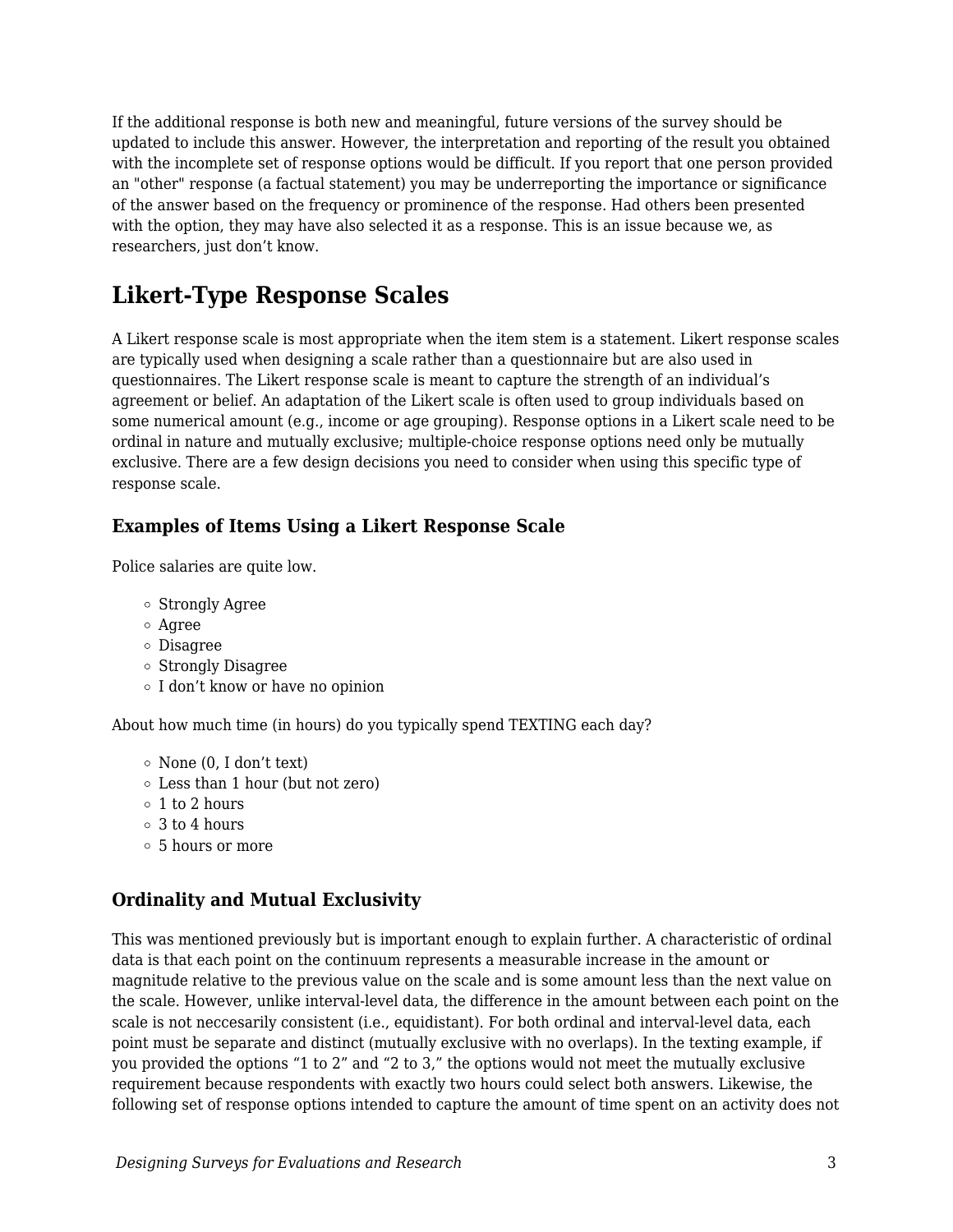meet the ordinality requirement because "multiple times a week" and "as little as possible" are ambiguous. Respondents may interpret the amounts represented differently than what was intended (e.g., "as little as possible" may actually be a lot, not a little; "multiple times a week" might be less than twice a day). Cognitive load is also increased as respondents struggle with trying to determine the amount of time each option represents.

#### **Example of Non-Ordinal Items in a Scale**

- Multiple times a week
- Twice a day
- Once every day
- Every other day
- A few times a week
- As little as possible

#### **Option Specificity (Number of Response Options)**

This is an issue for both multiple-choice responses and Likert response scales but for different reasons. With Likert response scales, the issue is one of specificity and, in some cases, ordinality. Typically, a Likert scale will have four to eight options. The specific number should be informed by the respondents' ability to make clear differentiations between options on the scale. Having too few options (e.g., "agree" or "disagree") limits the ability to interpret the data regarding the magnitude of agreement or disagreement. In addition to not being needed, having too many options (e.g., more than eight) makes it difficult to give meaningful labels to each response (i.e., labels that makes them distinct and clearly ordinal in nature). Respondents most likely won't be able to make meaningful differentiations between points on the scale, and less granularity would likely serve the research purposes.

### **Examples of Option Specificity**

Four options:

- Strongly Agree
- Agree
- Disagree
- Strongly Disagree

Six options:

- Strongly Agree
- Agree
- Somewhat Agree
- Somewhat Disagree
- Disagree
- Strongly Disagree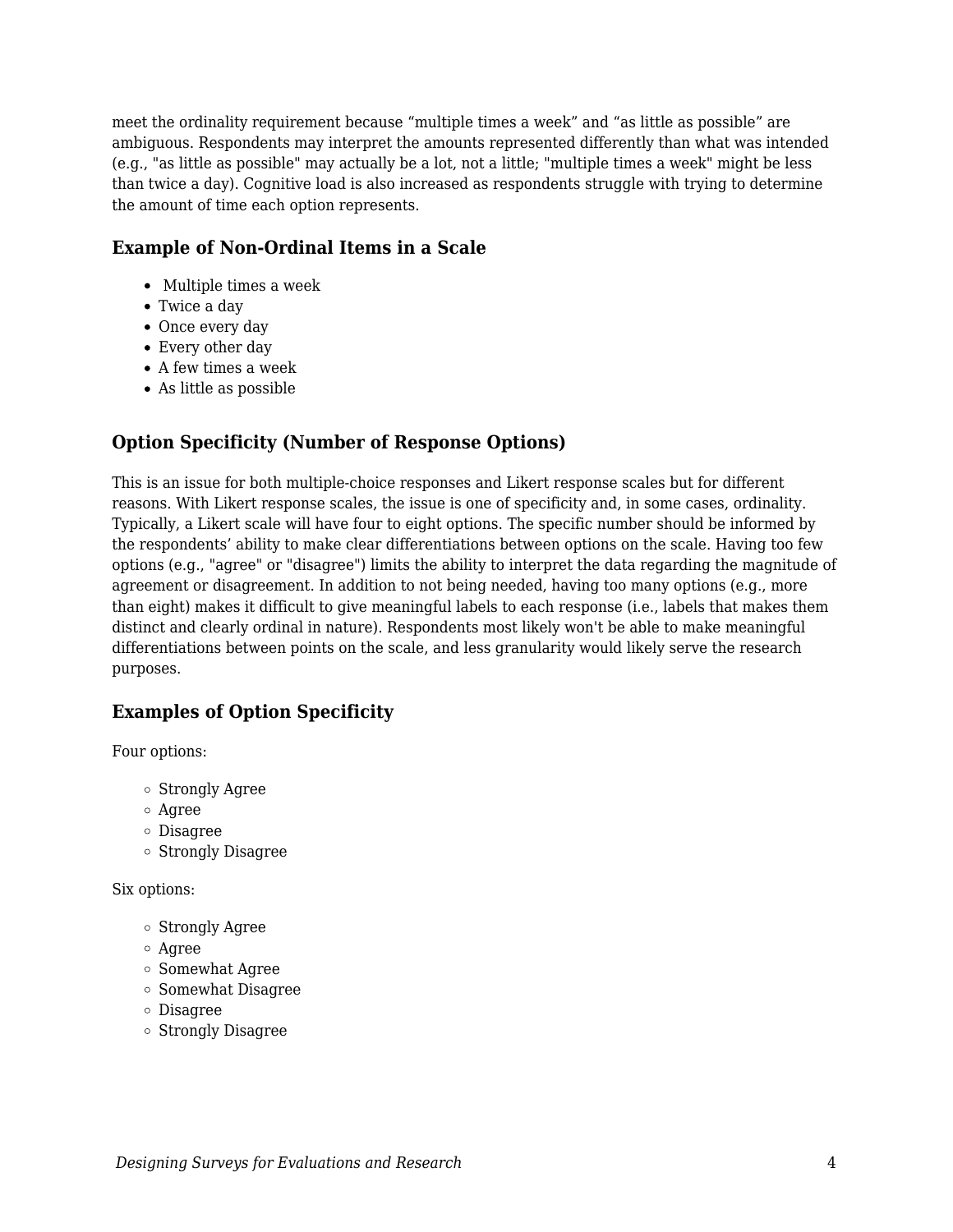#### **Direct Entry Option**

One way to alleviate the specificity and ordinality problem, in situations where amounts are used to determine group membership, would be to have participants enter the amount directly or derive the amount based on some other data (e.g., determining one's age based on their birthday). Group cut points could then be established based on precise amounts rather than broad categories. Category cut points could be established in an a priori manner or based on natural divisions occurring in the data. If this approach is used, you will need to make it clear to respondents what units are being used (e.g., days, hours, or minutes) as well as whether partial amounts can be entered (e.g., decimals or fractions). With online surveys, application software often has features that allow researchers to set restrictions for data entry to ensure amounts are within a valid range and formatted properly.

#### **Odds and Evens**

Another often debated topic is the inclusion of a middle point. Having an odd number of options is sometimes used, which make it possible to have a middle point. Too often, however, it is used inappropriately. Having a middle point is acceptable when there is a true middle position. For example, when you are attempting to determine the amount of increase respondents believe occurred due to some phenomenon. If there was no increase and there was no decrease, a middle point representing no change is appropriate. Including the "neither agree nor disagree" option is thought by some to be appropriate in certain situations depending on the statement posed in the item stem; others feel it can lead to lazy responses and central tendency error when respondents don't consider their choice carefully enough. Removing the middle point by having an even number of options forces respondents to decide whether they agree more than they disagree. It is never appropriate to place an opt-out option (e.g., "I prefer not to answer," "not applicable," or "I don't know") in the middle of the response scale.

#### **Example of Middle Point Usage**

Agreement or disagreement:

- Strongly agree
- Agree
- Neither agree nor disagree
- Disagree
- Strongly disagree

Increase or decrease:

- Greatly increased
- Increased
- Remained the same
- Decreased
- Greatly decreased

#### **Item Stems as Statements**

Some practitioners recommend using questions (with multiple-choice responses) rather than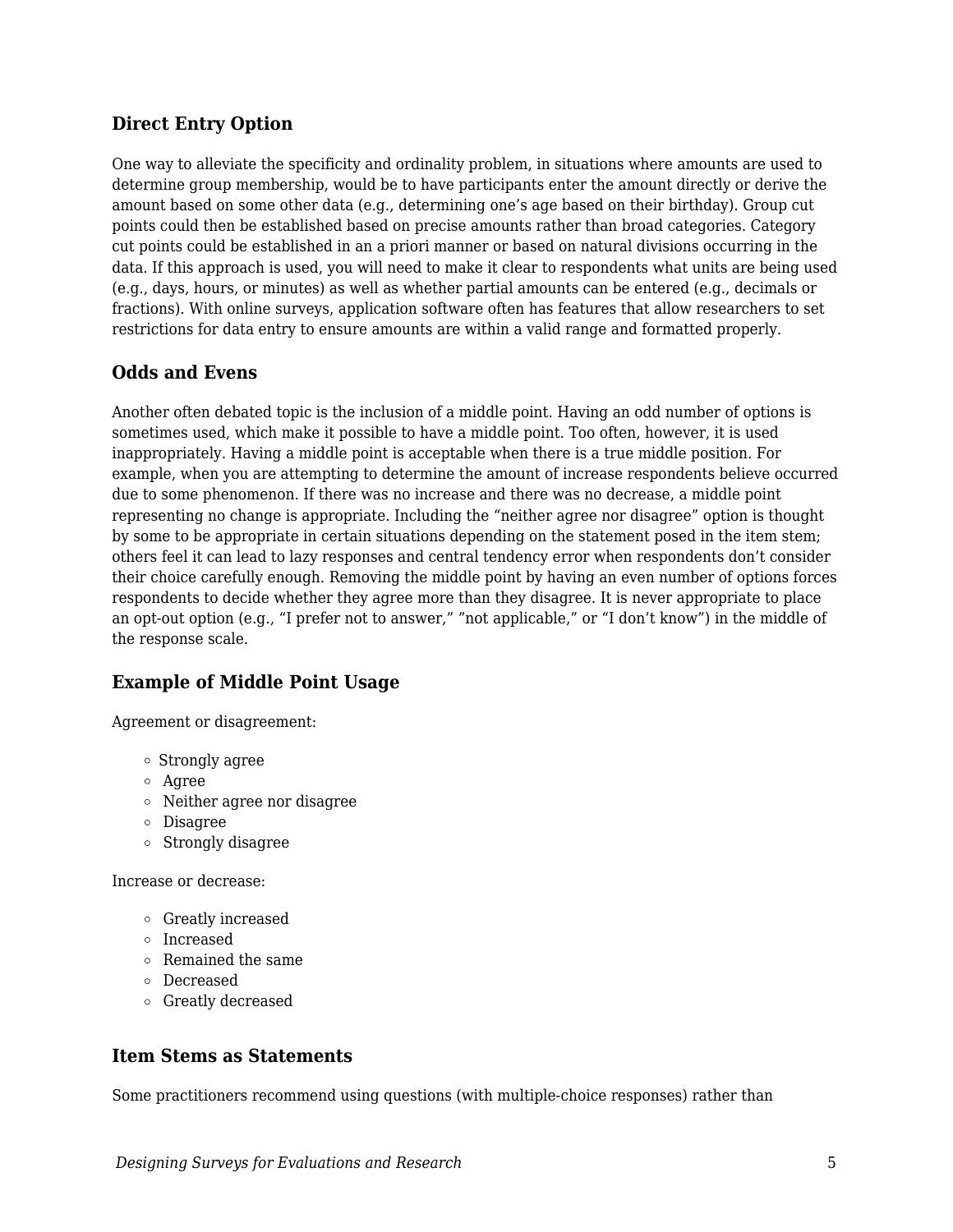statements and Likert scales. Both can be used effectively and there are advantages and disadvantages to using either. However, for a statement to work properly with a Likert scale, the statement needs to represent a clear position rather than a middle of the road (ambiguous or noncommittal) declaration. For example, you might ask individuals whether they thought police salaries were OK; however, there is little value in knowing whether respondents strongly agree that salaries were OK because it is difficult to interpret differences between agreeing they were OK and strongly agreeing they were OK. In both cases the respondent feels police salaries are just OK. It's like saying, "I believe my hair is brown" and "I strongly believe my hair is brown." The reason for using a statement in the item stem is to determine the strength of an individual's feeling towards the idea or concept. In addition to making sure the statement presents a clear position, the statement should not be something that everyone might agree with in general (e.g., "It would be nice to provide adequate salaries for police.").

In addition, information about respondents' feelings might require additional information to determine what people think should be done. You many need two questions because knowing how individuals feel about police salaries may not align completely with what they feel should be done about it.

#### **Example of Question vs. Statement**

#### Question:

What should be done about police salaries? Salaries should be

- reduced a lot
- reduced a little
- left as is
- increased a little
- increased a lot
- I don't know or have no opinion

#### Statement:

Police salaries should be increased.

- Strongly agree
- Agree
- Disagree
- Strongly disagree
- I don't know or have no opinion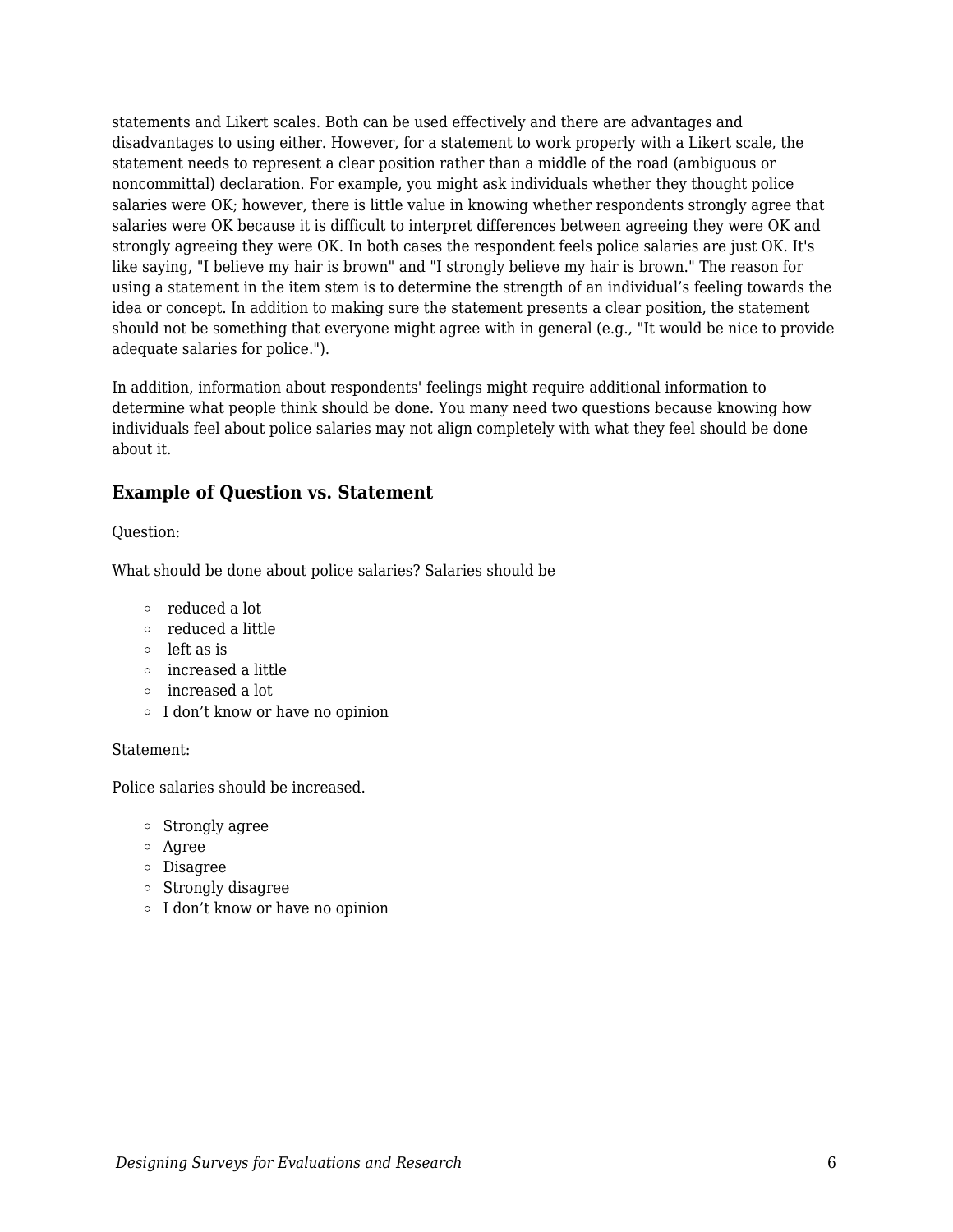#### **Chapter Summary**

- It is easy to create flawed items. Carefully considering various design principles will help improve the items you write.
- Two major types of response scales include multiple-choice and Likert-type response scales. Ranking and rating, as well as direct input items, require a different method for collecting responses.
- Usually respondents must pick the single response that best describes their beliefs. Using a "select all that apply" instruction should be used with caution.
- Allowing participants to opt out may be required but can affect the validity of the survey results.
- Allowing other responses beyond those listed may be necessary but can introduce additional problems with interpretation and reporting.
- Option specificity (the number of response options in the scale) is an issue for both multiplechoice and Likert-type response scales.
- For multiple-choice response scales, the options need to be mutually exclusive and distinct.
- For Likert-type response scales, the labels used to identify each option on the scale need to be ordinal in nature and mutually exclusive (clearly different).
- A middle point should only be used when there is a true middle position participants might take.
- When using a Likert-type response scale, the statement used in the item stem must be a clear statement that is not ambiguous, ambivalent, or a generally accepted declaration.
- Carefully pilot test all items you create. Revise as needed, then test them again before administering the survey.

#### **Discussion Questions**

- 1. What ethical issues need to be considered when writing items? How can these affect the quality of the survey?
- 2. In the item stem, when might it be best to use a statement rather than a question?
- 3. What difficulties or problems occur when allowing respondents to select "all that apply" for a specific item?